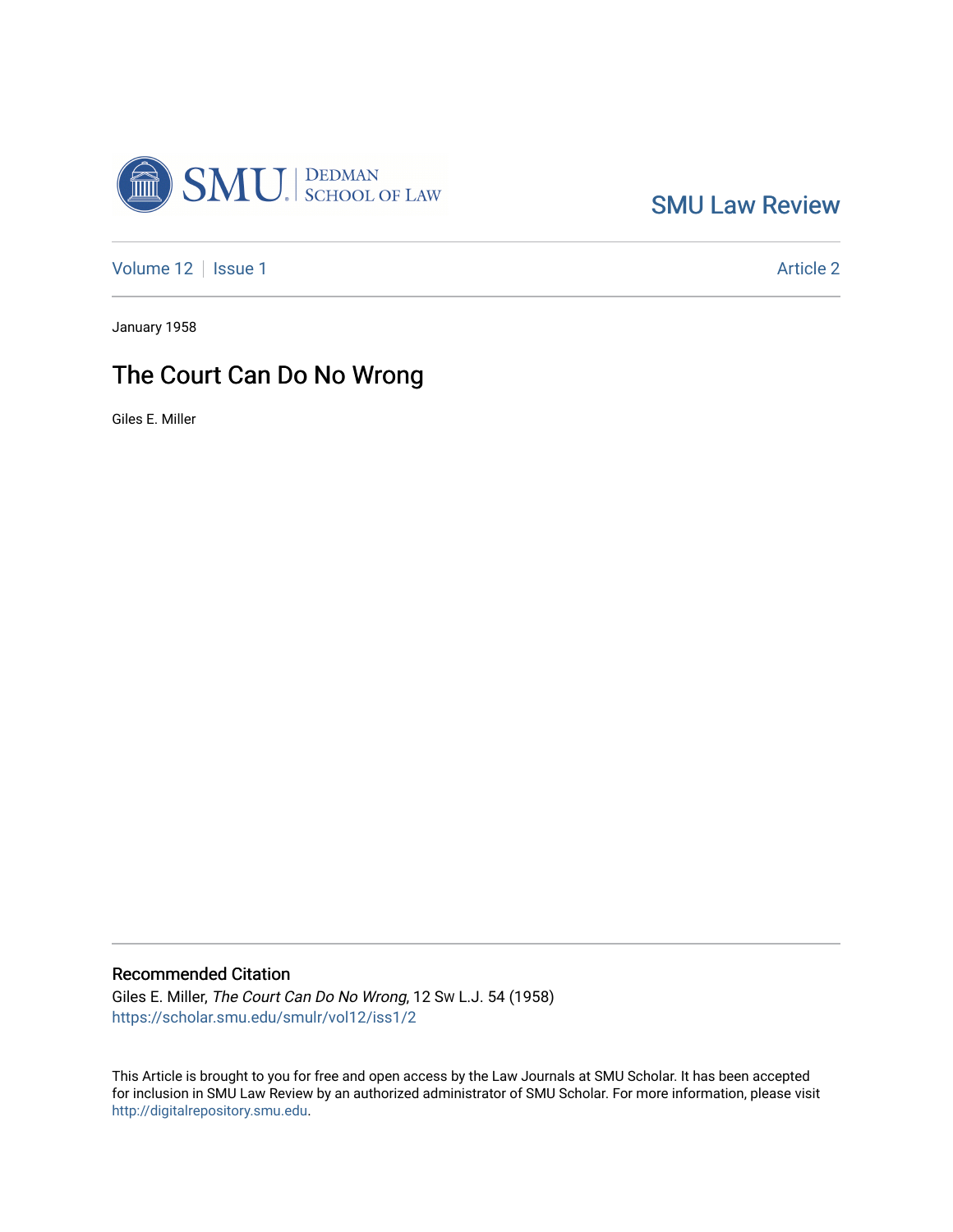## THE **COURT CAN DO NO** WRONG?

## *by*

#### *Giles E. Miller\**

T **HE** Supreme Court of the United States is today the subject of a great deal of discussion, much of which is criticism. Recently there appeared an article in this law journal the purpose of which was "to put forth a few kind words for the Court."1 The article decried "the current wave of abuse" of the Supreme Court, and argued, it seems, that the Court has been too much criticized lately, with a resulting danger in fomenting disrespect for our highest tribunal and our law. This writer does not concur in the belief that criticism should be discouraged one iota. It is the contention of the author of this article that whatever danger, if any, there may be in much criticism of the Supreme Court or of anything else of public concern is considerably outweighed by the danger in a citizenry discouraged, even a little, to express itself, whatever its thoughts may be.

The aforementioned article accurately stated that the Supreme Court "has survived the ravages of time, criticism, wars, bitter elections and changes in political administrations" "for more than one hundred and fifty years." I am confident that it will survive for the future and for so long as we have our constitutional form of government. I submit, however, that the Supreme Court has gained in stature from the "ravages of time and criticism," and will cease to gain the day it becomes sheltered from criticism.

Disagreement and criticism can take many different forms and obtain many different results. If there had been neither disagreement nor criticism as a result of the *Dred Scott Case,'* probably the history of this nation and of the entire world would have been markedly different, and one of the bloodiest wars in history postponed if not averted. **If** there had been no disagreement and criticism when the Supreme Court made an attempt to invade the sovereign rights of the State of Georgia in a 1793 split decision,' possibly there would not have been the Eleventh Amendment to our Constitution. A

<sup>\*</sup>Member, **Texas Bar** Association.

<sup>&</sup>lt;sup>1</sup> Thomason, The United States Supreme Court, 10 Sw. L.J. 131 (1957).

**<sup>&#</sup>x27;Dred** Scott **v. Sanford, 60 U.S. (19** How.) **393** (1857).

<sup>&#</sup>x27;Chisholm **v. Georgia,** 2 **Dall.** 419 (1793).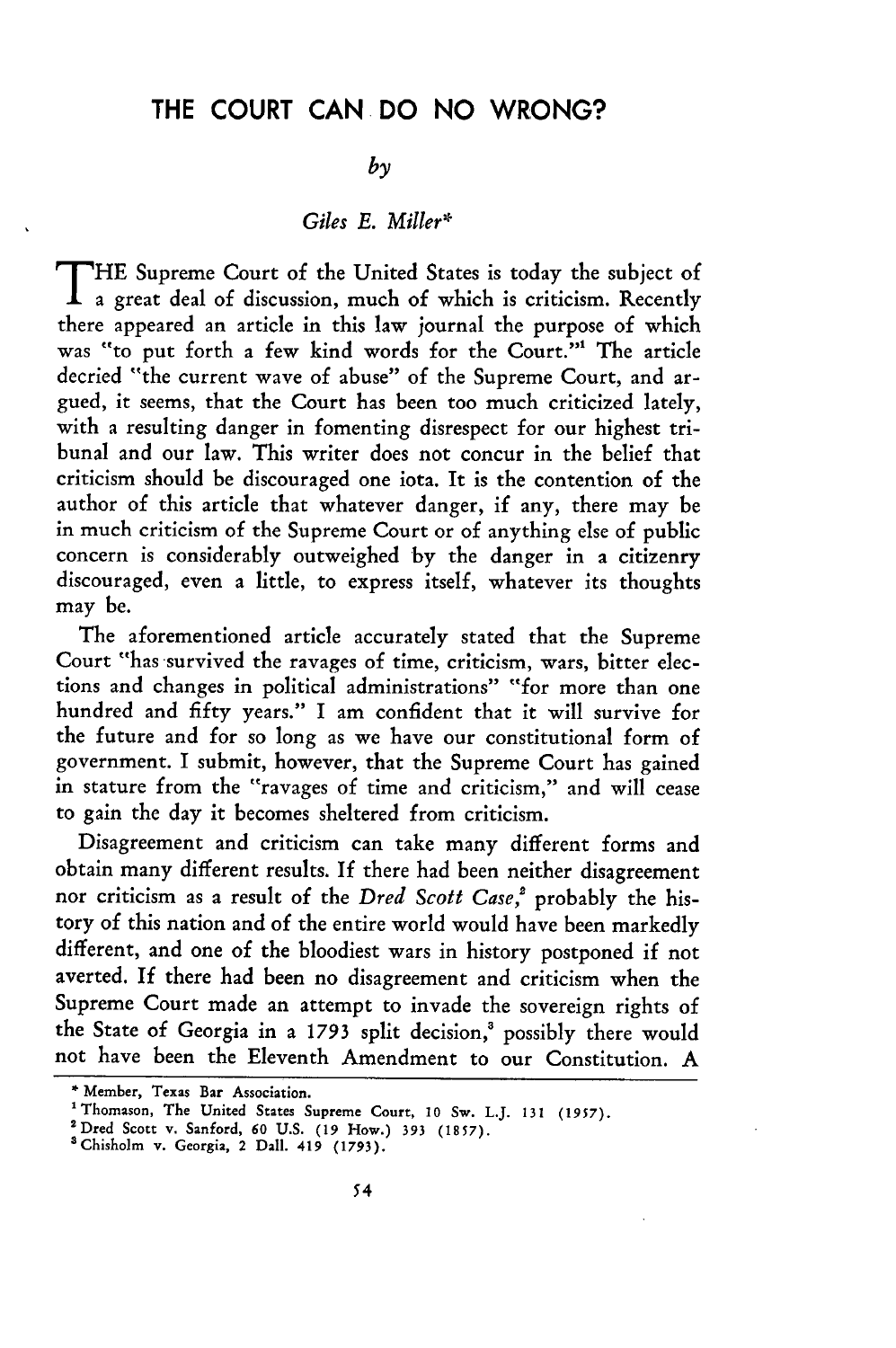substantial number of statutes and constitutional amendments have resulted from disagreement and criticism by various public, commercial, governmental, and legislative groups and institutions-and frequently the catalyst had been the dissenting opinions in key cases, or the unpopularity of the majority decisions. Without criticism or disagreement there would not be the irritant which is so vitally necessary for progress and achievement.

The historic strength of the United States has been its republican form of government, and its evolution from public opinion and wishes, which have seldom been spontaneous, but usually result from the pressures of dissatisfaction. It is only through disagreement and criticism that such dissatisfaction can be effectively expressed or expounded.

Throughout the century and a half referred to it is doubtful that history has ever recorded a time when there has been such widespread criticism of the Supreme Court, its members, their qualifications, and their decisions. Extreme frustration was felt by the abolitionists who had maneuvered the passage of the Fourteenth and Fifteenth Amendments, only to see the Supreme Court limit their scope regarding voting qualifications,' and police powers *(i.e.,* anti-Ku Klux Klan act).' The New Deal adherents were equally as aroused by nullifications resulting from Supreme Court decisions which eliminated governmental standards for industrial and commercial operations,' and a form of socialization in agriculture and marketing.<sup>7</sup> This New Deal dissatisfaction was pointedly expressed by President Roosevelt in March of 1937 when he commented, "We have, therefore, reached the point as a nation where we must take action to save the Constitution from the Court and the Court from itself. . . . Our difficulty with the Court today rises not from the Court as an institution but from human beings within it. $"$ 

Only by public expression can be determined the existence of common agreement necessary for legislative action or constitutional amendment to eliminate what seems judicial error or encroachment on legislative or constitutional rights. Those who feel that the Supreme Court overstepped its delegated power in its decision which interferes with the operations of a private educational insti-

**19 58 ]**

<sup>&#</sup>x27;United States **v.** Cruikshank, **92 U.S. 542 (1875).**

<sup>&#</sup>x27;United States v. Harris, **106 U.S. 629** (1883).

<sup>&#</sup>x27;Schechter Poultry Corp. v. United States, **295 U.S. 495** *(1935).*

<sup>&</sup>lt;sup>7</sup> United States v. Butler, 297 U.S. 1 (1935)<sup>8</sup> Associated Press Service, March 9, 1937.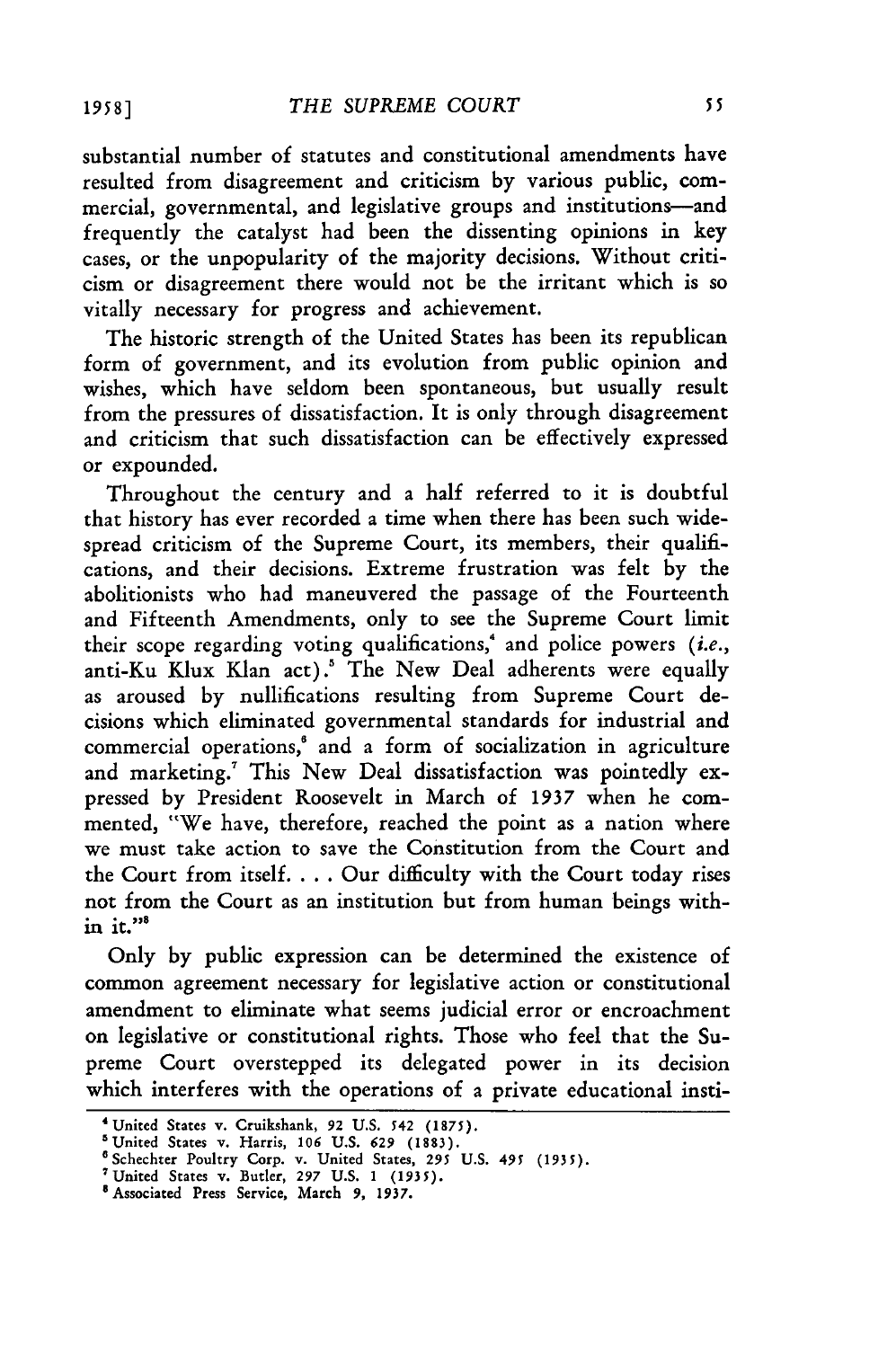tution according to the terms of a deceased's will and trust' do not necessarily feel that federal interference with the states' administration of public education by virture of the Supreme Court decision on public school segregation<sup>10</sup> is unconstitutional. Perhaps the crucible of public opinion, critical and otherwise, will in time widen, or narrow, or eliminate that existing difference. Even if there were no changes in the *status quo* after full expression, at least the Americans of today would be consistent with the creative and independent personalities of their forefathers, who were not averse to criticism, and occasionally defiance, in the foundation and development of this nation.

It may well be that the vast majority of lawyers is so complacent, of lawmakers so experimental, and of voters so uninformed and disinterested that there will result the further elimination and abandonment of such well-founded and tested judicial processes as precedent and stare decisis, but there is no moral or legal requirement for silence on the part of those who feel otherwise, regardless of how few they be in numbers. Even dissenting opinions of the Supreme Court are not consistent with such thinking, as witness the late Justice Owen **J.** Roberts' expression that:

**...** [T]he present policy of the Court [is] freely to disregard and to overrule considered decisions and the rules of law announced in them. This tendency, it sems to me, indicates an intolerance for what those who have composed this court in the past have conscientiously and deliberately concluded, and involves an assumption that knowledge and wisdom reside in us which was denied to our predecessors.<sup>11</sup>

There was "reason, tolerance, and good will" for the Supreme Court a decade ago, and thereafter, **by** "Senators, Congressmen, lawyers, politicians, newspapers" and by "quite a good many demagogues, radicals, and extremists," to use the words of the article, *The United States Supreme Court,* notwithstanding the words of caution by Justice Roberts. However, there followed in the spring of *1957* a unique decision," without formal opinion or explanatory reasoning, which was highly inconsistent with former opinions which had held the trust and its purposes and requirements valid, even though urged otherwise in one testing by the incomparable Daniel Webster.<sup>13</sup> Should those who now see the reasoning and wis-

<sup>&</sup>lt;sup>9</sup> Pennsylvania v. Board of Directors of City Trusts, 353 U.S. 230 (1957).

<sup>&</sup>lt;sup>10</sup> Brown v. Board of Educ., 347 U.S. 483 (1954).<br><sup>11</sup> Smith v. Allwright, 321 U.S. 649, 666 (1944).<br><sup>12</sup> See note 9 supra.

<sup>&</sup>lt;sup>13</sup> Vidal v. Girard's Ex'rs, 43 U.S. (2 How.) 127 (1844); Girard v. Philadelphia, 74 **U.S. 1 (1868).**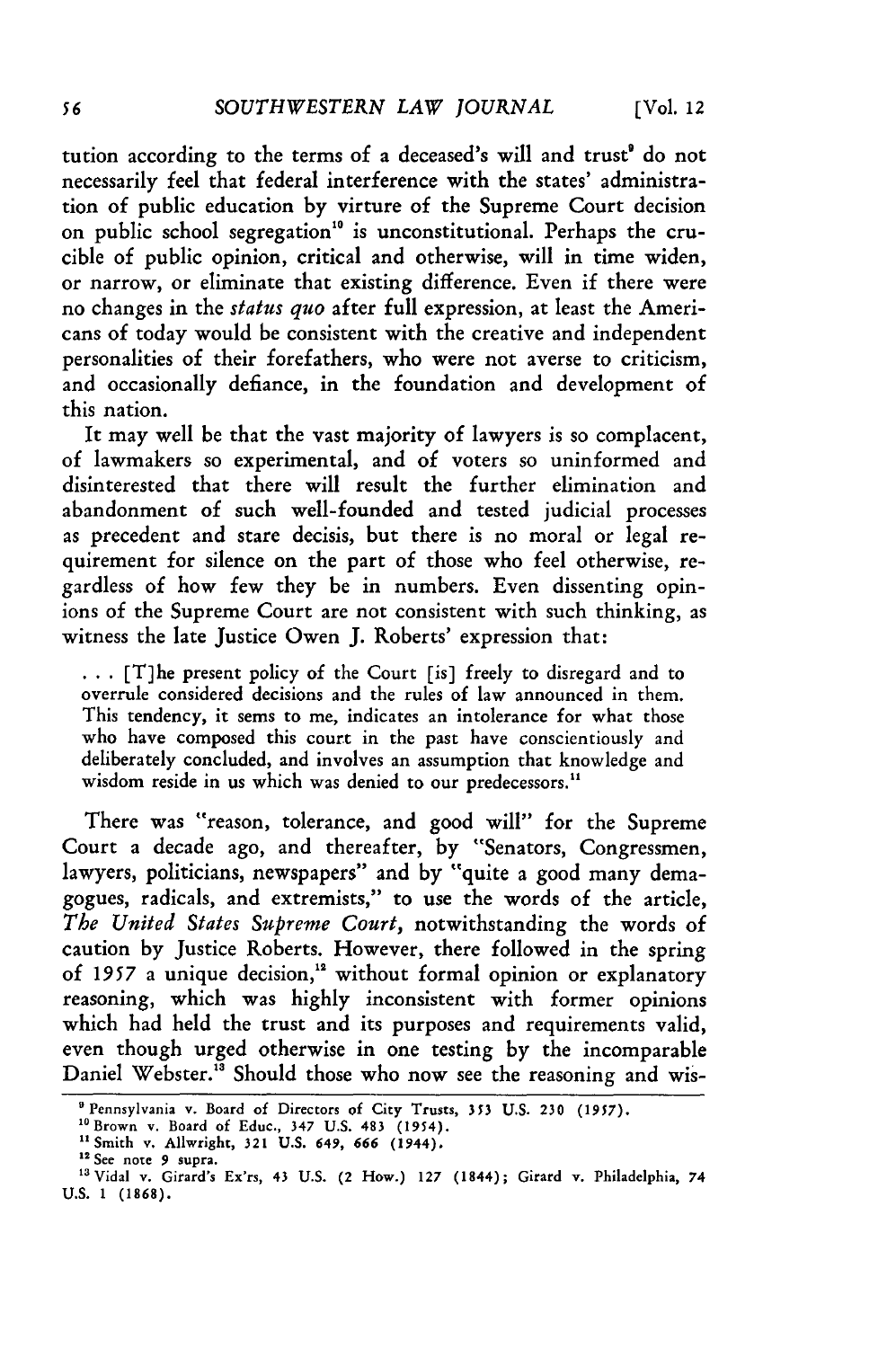**dom** of the admonition of Justice Roberts remain silent and in an attitude of "reason, tolerance and good will" toward this latest erosion, or should they not, as free born men who appreciate their heritage, urge preservation of what they feel they are obligated to pass on to future generations, if it is in their power to do so?

Many people. feel that the present Court is more political in temperament than judicial. They feel that the steadying influence of historic and constitutional brilliance and knowledge, which had heretofore compensated to a great extent where judicial background was not entirely adequate in the Supreme Court membership, is sorely lacking along with judicial background in recent membership, and contributes greatly to the possibility, if not probability, of a political temperament. Such critics are not entirely without concurrence, sometimes even from the membership of the Court itself, as expressed in minority decisions such as Justice Harlan's opinion that:

 $\ldots$  [W] hat the Court has really done, I think, is simply to impose on California its own notions of public policy and judgment. For me, today's decision represents an unacceptable intrusion into a matter of state concern.<sup>14</sup>

Or such as Justices Burton and Minton's opinion that:

For a state to do so [to make the defendants economically equal] may be a desirable social policy, but what may be a good legislative policy for a state is not necessarily required by the Constitution of the United States. This is an interference with state power for what may be a desirable result, but which we believe to be within the field of local opinion."

Or finally, the late Justice Roberts' expression:

I venture to say that no court has ever undertaken so radically to legislate where Congress has refused so to do.<sup>16</sup>

Arousing voters to a possible need for action at the polls, or lawmakers to a possible need for reform, is certainly not synonymous with mobs or armed force. So much tradition is based on "the loyal opposition," even in socialistic England, that surely there is still a place for it in America where it has served so well for so long. In a free republic such as ours, there is rather a *duty* to express oneself to inform others of one's views.

There will always be those who are disinterested, just as there will always be those who would experiment. Only **by** expression of disagreement through criticism can still others keep alive a truism,

<sup>14</sup> Koenigsberg v. State Bar of California, *353* **U.S. 252, 312 (1957).**

<sup>&</sup>lt;sup>15</sup> Griffin v. People, 351 U.S. 12, 28 (1956).<br><sup>16</sup> United States v. Hutcheson, 312 U.S. 219, 245 (1941).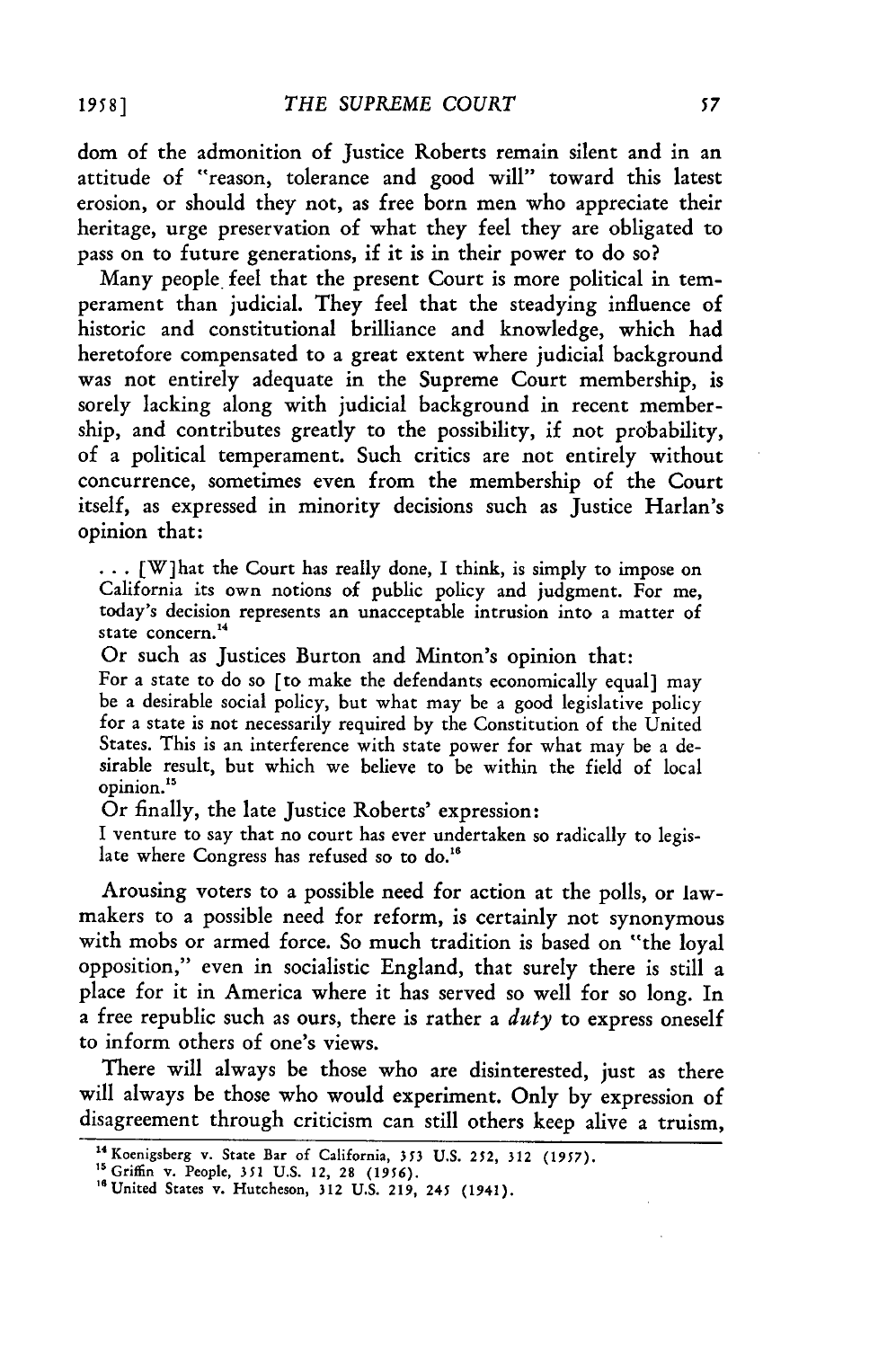which was expertly expressed by the comment of John Buchanan, "history gives us a kind of chart, and we dare not surrender even a small rush light in the darkness; the hasty reformer who does not remember the past will find himself condemned to repeat it."

Events of the past notwithstanding, there are yet a remarkable number of Americans who feel that "to suffer the United States' courts to decide on states' rights will, from a bias in favor of power, necessarily destroy the federal part of our government: and whenever the government of the United States becomes consolidated, we may learn from the history of nations what will be the event," just as was declared a hundred and fifty years ago in a special resolution of the legislature of Pennsylvania, which sought to avoid the use of arbitrary power by United States courts.<sup>17</sup> More and more Americans heed the warnings of historians, of legal students, and of Supreme Court members themselves. It is to be expected that these words of caution will be repeated, be it through criticism or other form of expression.

I only hope that the future will retain the pattern of the past wherein judicial decisions have helped to formulate constructive and progressive legislation. Such a result could not stem from automatic acquiescence, but a lack of progressive legislation could. So, whether justified or not, constructive or otherwise, heeded or ignored, let there always be as much criticism as possible, lest we fail in our duties as citizens.

"To sin by silence makes cowards of us all."<sup>18</sup>

<sup>17</sup>Ames, State Documents on Federal Relations, **p.** 48 (1911).

<sup>&</sup>lt;sup>18</sup> Usually attributed to Abraham Lincoln.